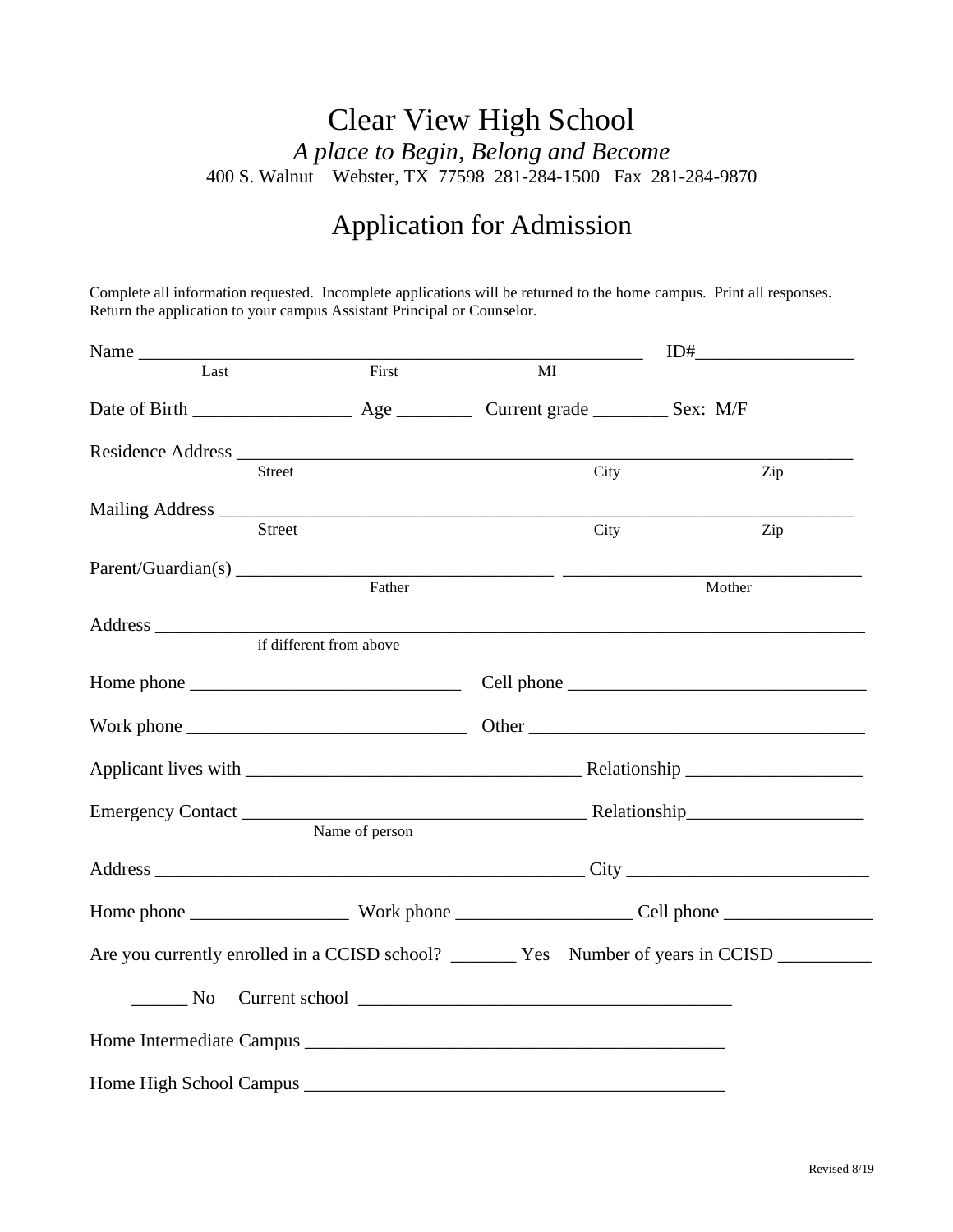## **Parents, please answer the following questions completely as they pertain to your student:**

| Regular CT/Omega<br>_________ Special Education __________ PreAP/AP                                                                                                                                                                                                                         |                                   |                |
|---------------------------------------------------------------------------------------------------------------------------------------------------------------------------------------------------------------------------------------------------------------------------------------------|-----------------------------------|----------------|
| _________ Homebound ____________ ELL/Bilingual<br>504                                                                                                                                                                                                                                       | Summer School<br>/Credit Recovery |                |
| 2. The Texas Education Agency classifies students as at-risk if they meet one or more of the<br>conditions listed below. Please check if any apply to your student.                                                                                                                         |                                   |                |
| retained at least once in prior grades<br>______ homeless<br>_____ failed 2 or more core courses this year or last<br>______ pregnant or teen parent<br>failed one or more sections of TAKS at last taking<br>______ on parole, probation,<br>______ AEP/JJAEP assignment this year or last | deferred prosecution              |                |
|                                                                                                                                                                                                                                                                                             |                                   |                |
|                                                                                                                                                                                                                                                                                             |                                   |                |
|                                                                                                                                                                                                                                                                                             |                                   |                |
| 4. If your student is currently experiencing academic or social difficulties, please describe problems                                                                                                                                                                                      |                                   |                |
| or concerns:                                                                                                                                                                                                                                                                                |                                   |                |
| 5. Does student have their own transportation?                                                                                                                                                                                                                                              | Yes                               | N <sub>o</sub> |
| 6. Are you interested in using district bus service?                                                                                                                                                                                                                                        | Yes                               | N <sub>o</sub> |
| 7. Does your student need financial assistance with dress code clothing?                                                                                                                                                                                                                    | Yes                               | N <sub>o</sub> |
| 8. Does your student currently take any medication on a regular basis?                                                                                                                                                                                                                      | Yes                               | N <sub>o</sub> |
|                                                                                                                                                                                                                                                                                             |                                   |                |
| 9. Is your student under a doctor's care or coming from a special program? Yes                                                                                                                                                                                                              |                                   | N <sub>o</sub> |
| 10. Please list in detail illnesses and health or emotional problems your student is currently                                                                                                                                                                                              |                                   |                |

1. Check type of programs/classes your student has taken:

11. How do you hope attending Clear View will help your child achieve his/her academic and goals?

\_\_\_\_\_\_\_\_\_\_\_\_\_\_\_\_\_\_\_\_\_\_\_\_\_\_\_\_\_\_\_\_\_\_\_\_\_\_\_\_\_\_\_\_\_\_\_\_\_\_\_\_\_\_\_\_\_\_\_\_\_\_\_\_\_\_\_\_\_\_\_\_\_\_\_\_\_

\_\_\_\_\_\_\_\_\_\_\_\_\_\_\_\_\_\_\_\_\_\_\_\_\_\_\_\_\_\_\_\_\_\_\_\_\_\_\_\_\_\_\_\_\_\_\_\_\_\_\_\_\_\_\_\_\_\_\_\_\_\_\_\_\_\_\_\_\_\_\_\_\_\_\_\_\_

\_\_\_\_\_\_\_\_\_\_\_\_\_\_\_\_\_\_\_\_\_\_\_\_\_\_\_\_\_\_\_\_\_\_\_\_\_\_\_\_\_\_\_\_\_\_\_\_\_\_\_\_\_\_\_\_\_\_\_\_\_\_\_\_\_\_\_\_\_\_\_\_\_\_\_\_\_\_

\_\_\_\_\_\_\_\_\_\_\_\_\_\_\_\_\_\_\_\_\_\_\_\_\_\_\_\_\_\_\_\_\_\_\_\_\_\_\_\_\_\_\_\_\_\_\_\_\_\_\_\_\_\_\_\_\_\_\_\_\_\_\_\_\_\_\_\_\_\_\_\_\_\_\_\_\_\_

\_\_\_\_\_\_\_\_\_\_\_\_\_\_\_\_\_\_\_\_\_\_\_\_\_\_\_\_\_\_\_\_\_\_\_\_\_\_\_\_\_\_\_\_\_\_\_\_\_\_\_\_\_\_\_\_\_\_\_\_\_\_\_\_\_\_\_\_\_\_\_\_\_\_\_\_\_\_

\_\_\_\_\_\_\_\_\_\_\_\_\_\_\_\_\_\_\_\_\_\_\_\_\_\_\_\_\_\_\_\_\_\_\_\_\_\_\_\_\_\_\_\_\_\_\_\_\_\_\_\_\_\_\_\_\_\_\_\_\_\_\_\_\_\_\_\_\_\_\_\_\_\_\_\_\_\_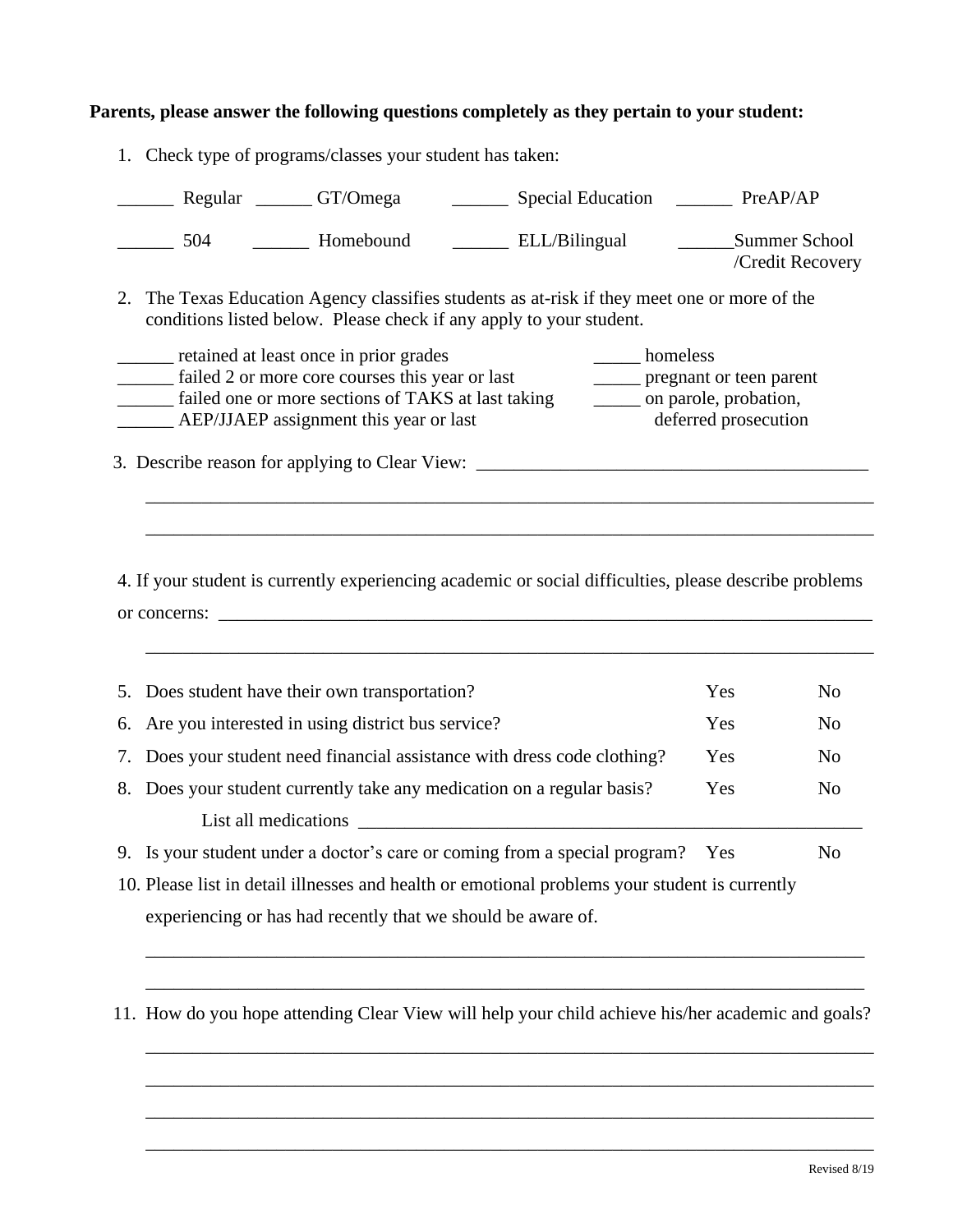| Student, please answer all questions completely.                                                     |
|------------------------------------------------------------------------------------------------------|
|                                                                                                      |
|                                                                                                      |
|                                                                                                      |
| ,我们也不能在这里的人,我们也不能在这里的人,我们也不能在这里的人,我们也不能在这里的人,我们也不能在这里的人,我们也不能在这里的人,我们也不能在这里的人,我们也                    |
| How is your attendance on your home campus: Good/Fair/Poor _______________If 'poor' explain why:     |
|                                                                                                      |
| What do you feel are your biggest challenges/issues at your current school? ________________________ |
|                                                                                                      |
|                                                                                                      |
| Are you currently employed? Yes No                                                                   |
| What are your goals for further education and a career after graduating from high school?            |
|                                                                                                      |
|                                                                                                      |
|                                                                                                      |